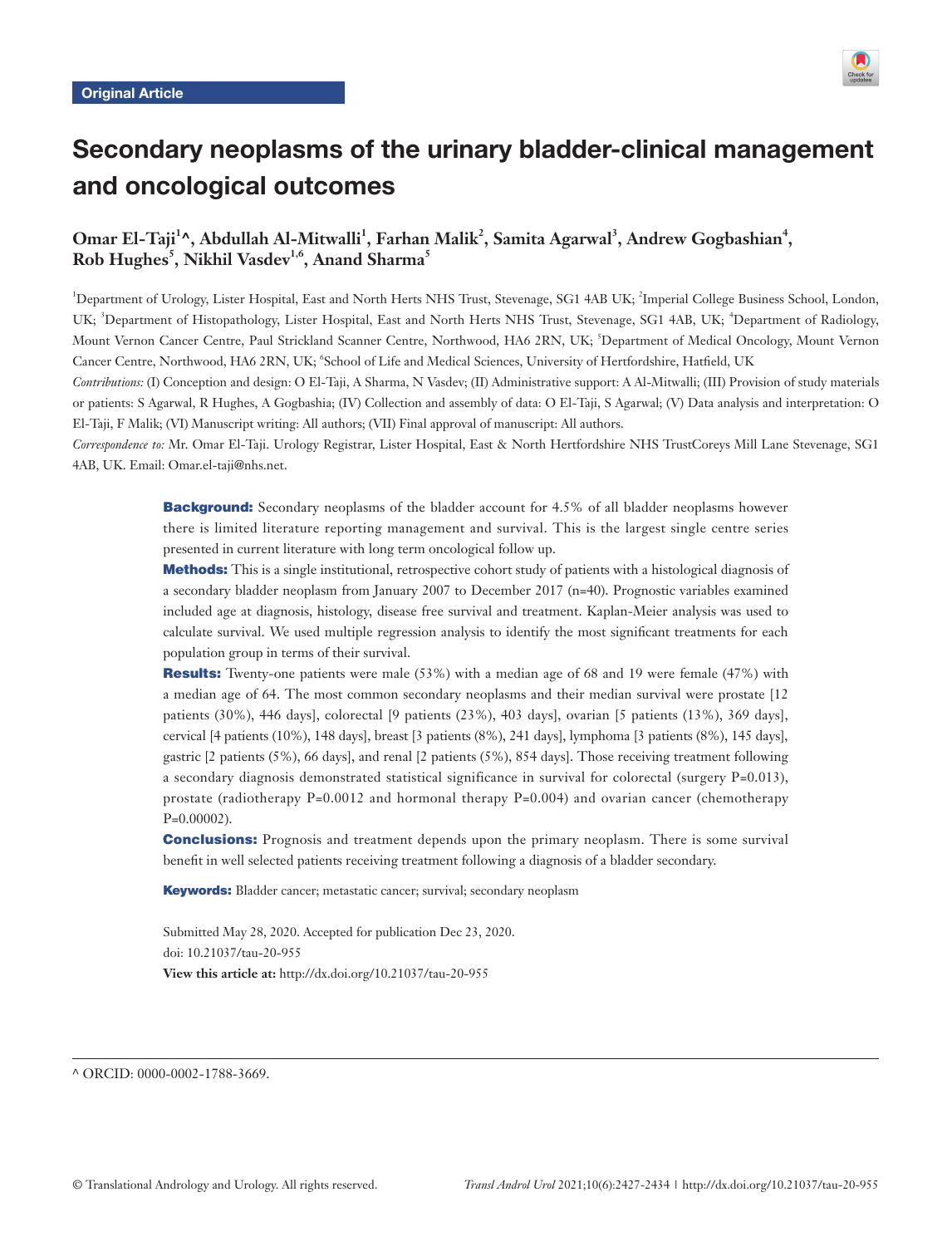### Introduction

The urinary bladder appears to be the second most common site to be involved in secondary neoplasms to the genitourinary tract following the kidney (1). This accounts for 4.5% of all bladder neoplasms, and is often misdiagnosed, due to lack of any symptoms, i.e., haematuria (2).

Secondary neoplasms to the urinary bladder can be a result of direct extension from another pelvic malignancy, metastasis from distant organs, or hematopoietic malignancies as part of more extensive disease (3). The majority of secondary bladder tumours come from direct spread, as demonstrated by Velcheti *et al.* and Morichetti *et al.* (4,5). A smaller proportion of secondary neoplasms of the bladder are secondary to metastatic deposits, most commonly the breast, stomach, lung and skin (6,7). In some circumstances the histological appearances may be characteristic but many secondary tumours, particularly adenocarcinomas, can pose diagnostic difficulty (8,9). There is limited literature available reporting, the management and survival of secondary neoplasms to the bladder and of those available these are early studies and/or of small series (10-12). Moreover the majority of published data has been from autopsy which gives us incomplete details of disease management.

The available data suggests the most common primary sites of tumour origin that metastasise to the bladder are colon, prostate, rectum and cervix. These often reflect the most common histological subtype of each cancer origin (2,4-7,12). Breast cancer primaries metastasising to the bladder have the most data on management and survival however these studies vary on survival ranging from 1 month to over 5 years (10,13). While it has been reported that radiotherapy should be considered to provide local disease control, treatment often involves a combination of chemotherapy and hormonal treatment (especially in prostate and breast cancer) (14). Partial and complete cystectomy have been rarely reported (4).

We aim to report our institution's experience of secondary neoplasms of the bladder from various primary sites and the surgical and oncological management of these patients in addition to their survival. This is the largest single centre series presented in current literature with long term oncological follow up. We anticipate that this will help clinicians better understand the clinical presentation and management of patients with secondary neoplasms to the bladder.

We present the following article in accordance with the

**2428** El-Taji et al. Secondary neoplasms of the urinary bladder

STROBE reporting checklist (available at [http://dx.doi.](http://dx.doi.org/10.21037/tau-20-955) [org/10.21037/tau-20-955](http://dx.doi.org/10.21037/tau-20-955)).

#### **Methods**

#### *Study population*

This is a single institutional, retrospective cohort study. The study was conducted in accordance with the Declaration of Helsinki (as revised in 2013). The study was approved by the institutional review board (Lister Hospital, #17149) and individual consent for this retrospective analysis was waived. We retrieved data from all patients who had secondary neoplasms to the bladder treated at our centre from January 2007 to December 2017. We defined these as tumours involving the urinary bladder via direct spread from adjacent advanced tumours, or distant metastasis (including from hematopoietic malignancies). We ensured all patients had a diagnosis of secondary bladder neoplasm either by a histological appearance comparable to that of a primary tumour or that the histological features were incompatible with a urothelial origin. Furthermore the secondary tumour must have demonstrated invasion into the muscularis and/ or lamina propria. Excluded from our study were patients with primary atypical bladder cancer which included primary squamous cell carcinoma, primary adenocarcinoma, sarcomatoid carcinoma and neuroendocrine tumours. We identified 40 patients with a diagnosis of secondary tumour of the urinary bladder over a 10-year period. Fiftyfour cases were excluded from our study due to atypical histology. All cases were diagnosed by either transurethral resection of bladder tumour (TURBT) or bladder biopsy.

#### *Measures and outcome assessments*

Prognostic variables examined included age at diagnosis, sex, histology, clinical presentation, disease free survival and treatment. The treatments we examined included surgery, radiotherapy, chemotherapy and/or hormonal therapy prior to a diagnosis of secondary neoplasm as well as surgery, chemotherapy, radiotherapy and/or hormonal treatment following a diagnosis of secondary bladder neoplasm. Patient selection and variables were obtained through reviewing clinical history, histopathology, history of lymphovascular spread, radiological support of nonbladder origin, and Immunohistochemical analysis. Kaplan-Meier analysis was used to calculate survival. Our primary outcome measure was overall survival. Survival was defined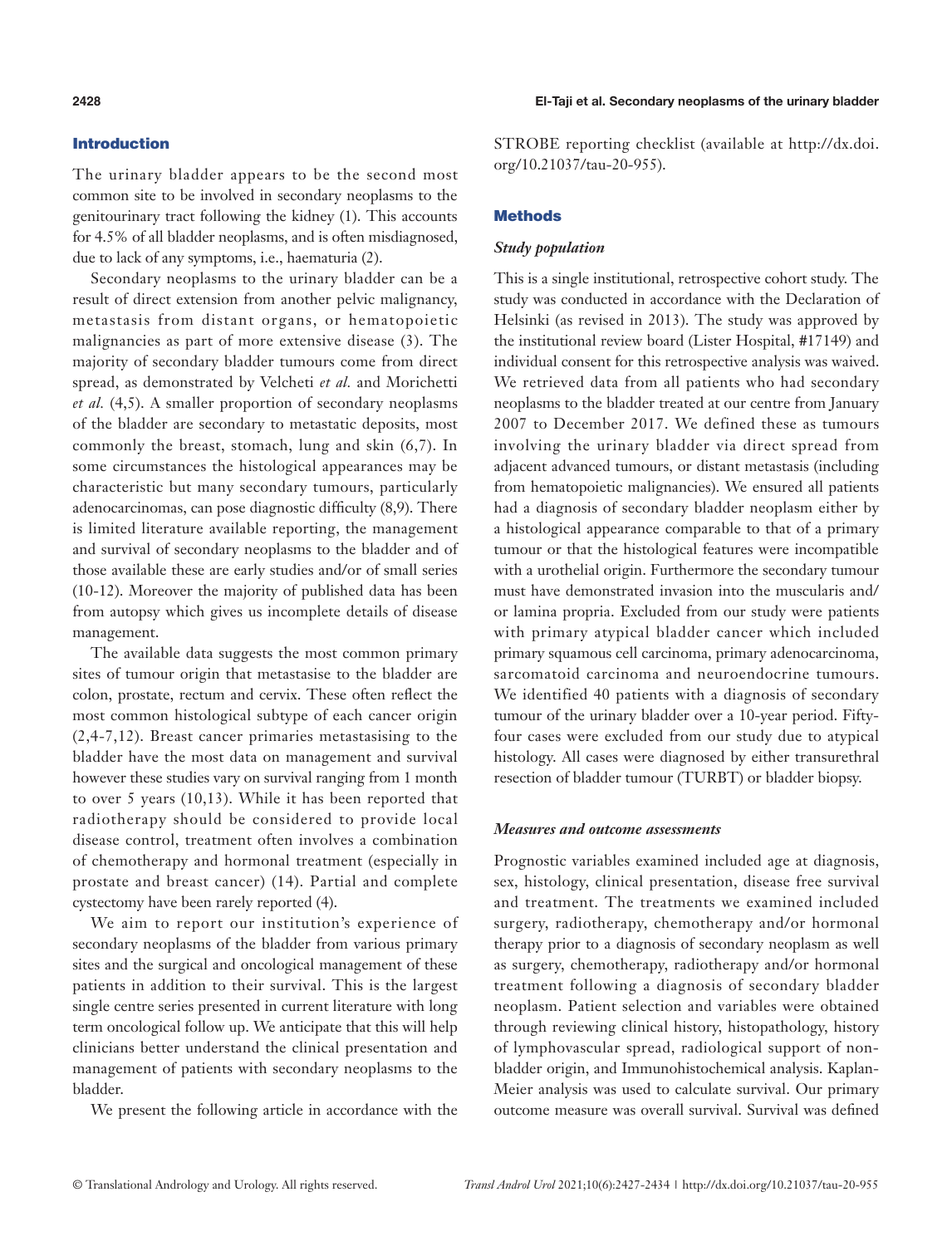#### Translational Andrology and Urology, Vol 10, No 6 June 2021 **2429**

**Table 1** Patient demographics with those known to have history of a non-bladder primary malignancy

|                          | Male $(n=21)$ | Female $(n=19)$ |
|--------------------------|---------------|-----------------|
| Age at presentation      | 68 (40-90)    | 64 (48–80)      |
| Known Primary malignancy | 10            |                 |

as number of days from secondary diagnosis of a bladder neoplasm to death or to our censorship date  $(19<sup>th</sup>$  May 2019). We followed up all patients until the censorship date. Information bias was reduced by searching through both pathological and oncological data.

#### *Statistical analyses*

Prism 6 (GraphPad Software, Inc., San Diego, CA) was used for graphical representation and statistical analysis. A two tailed t-test was used to determine the relationship amongst categorical variables. We used GRETL (Gnu Regression, Econometrics and Time-series Library 64bit) software to create a multiple regression analysis using stepwise backwards elimination to build models which identified the most significant treatments for each population group in terms of their survival. We defined the optimal model as the one with P values lower than our significance 95% (P value <0.05). We estimated overall survival using the Kaplan-Meier method. All statistical tests were two-sided by default, and the significance level was set to 0.05 unadjusted for multiple comparisons.

### **Results**

We identified 40 patients with a diagnosis of secondary tumour of the urinary bladder. All 40 patients who were included in our study, completed follow-up, and were analysed. In the study population, average age at presentation was 68 (40–90) in men and 64 (48–80) years in women, with 50% of these patients having history of a nonbladder primary malignancy (*Table 1*). The median survival of our patient cohort from diagnosis of a bladder secondary neoplasm was 272 days (*Figure 1*). Complete patient management as well as individual survival is detailed in the attached [Appendix 1,](https://cdn.amegroups.cn/static/public/TAU-20-955-supplementary.pdf) individual tumour characteristics are mentioned below.

There were 12 patients with secondary bladder neoplasms of prostatic origin with histological analysis demonstrating adenocarcinoma. The median age was 74 (51–90) and 8 patients were diagnosed at cystoscopy



**Figure 1** Kaplan-Meier curve of overall survival for all 40 patients following diagnosis of a secondary neoplasm to the urinary bladder.

for urinary symptoms, with 1 patient diagnosed at transurethral resection of prostate (TURP) performed for lower urinary tract symptoms with no previous history of malignancy. 3 patients had imaging suggestive of a bladder tumour and 4 patients had a previous history of prostate adenocarcinoma. The median time from primary to secondary diagnosis was 981 days (948–4,748 days). All specimens exhibited carcinoma infiltrating the muscularis propria. Immunohistochemistry analysis demonstrated positivity for PSA and PSAP confirming the prostatic origin of the specimen. AMACR 63 and CK5 favoured the diagnosis of prostatic adenocarcinoma. Of these patients 5 (42%) continue on treatment for prostate cancer. The median survival for our patients was 446 days (*Table 2*). Our results show that fewer days from primary (prostate) to secondary (bladder) diagnosis (P=0.0013), patients receiving radiotherapy after diagnosis of a secondary bladder neoplasm (P=0.0012), and those receiving hormonal therapy after secondary diagnosis (P=0.004) had the most significant survival advantage. There was no significance in survival of those patients undergoing chemotherapy following their diagnosis (*Table 3*).

A total of 9 patients with bladder metastases were from a colorectal primary with a median age of 62 (40–75) with the histological diagnosis of adenocarcinoma. One patient was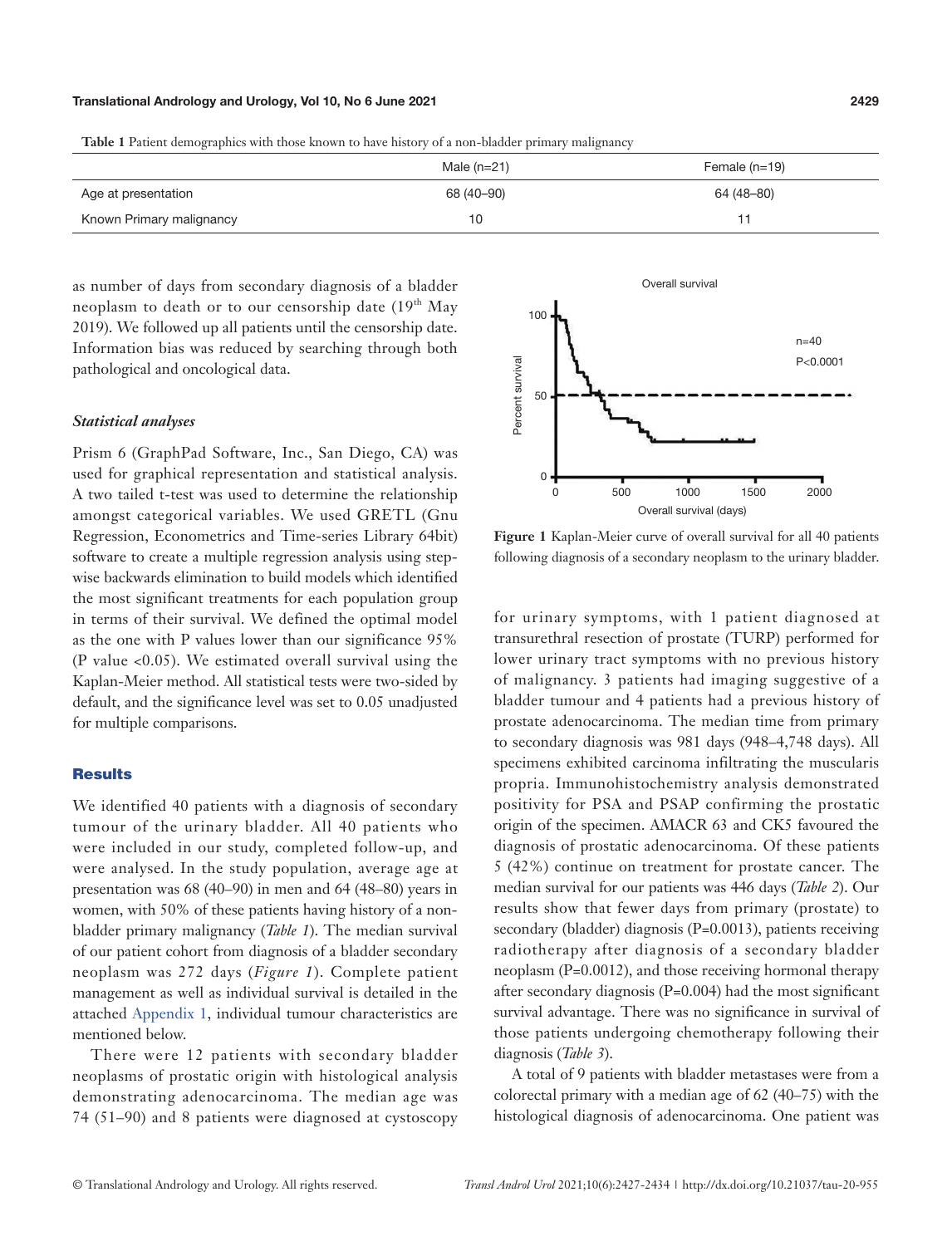#### **2430** El-Taji et al. Secondary neoplasms of the urinary bladder

| Primary disease | Age at diagnosis | Gender M:F | Tumour histology                 | Biopsy/TURBT | Overall survival<br>(days) |
|-----------------|------------------|------------|----------------------------------|--------------|----------------------------|
| Prostate        | 74 (56-90)       | -          | Adenocarcinoma                   | All          | 446                        |
| Colorectal      | 60 (40 - 75)     | 6:3        | Adenocarcinoma                   | All          | 403                        |
| Ovarian         | 65 (53-74)       | -          | Mucinous papillary<br>carcinoma  | All          | 369                        |
| Cervical        | 60 (49 - 71)     |            | Squamous cell<br>carcinoma       | All          | 148                        |
| <b>Breast</b>   | $65(61-68)$      |            | Ductal carcinoma                 | All          | 241                        |
| Lymphoma        | 80 (78-82)       | 1:2        | Diffuse large B cell<br>lymphoma | All          | 145                        |
| Renal           | 72 (59-85)       | 1:1        | Clear cell<br>adenocarcinoma     | All          | 854                        |
| Gastric         | 56 (54-59)       | 1:1        | Intestinal<br>adenocarcinoma     | All          | 66                         |

**Table 2** The distribution of the primary foci of metastatic tumour's to the bladder and their survival

**Table 3** Survival variables for the primary malignancies which produced statistical significance (P<0.05). Breast, Lymphoma, Renal and Gastric cancers however produced ZERO statistical significant for any variable

|            | Survival variables (P value)                            |                                                            |                                                                |                                 |                                                             |                                                                  |  |  |  |  |  |  |  |
|------------|---------------------------------------------------------|------------------------------------------------------------|----------------------------------------------------------------|---------------------------------|-------------------------------------------------------------|------------------------------------------------------------------|--|--|--|--|--|--|--|
| Primary    | Fewer days<br>from primary<br>to secondary<br>diagnosis | Radiotherapy<br>after diagnosis<br>of bladder<br>secondary | Hormonal therapy<br>after diagnosis<br>of bladder<br>secondary | Surgery at initial<br>diagnosis | Surgery following<br>a diagnosis<br>of bladder<br>secondary | Chemotherapy<br>following diagnosis<br>of a bladder<br>secondary |  |  |  |  |  |  |  |
| Prostate   | 0.0013                                                  | 0.0012                                                     | 0.004                                                          |                                 | $\overline{\phantom{0}}$                                    | 0.12                                                             |  |  |  |  |  |  |  |
| Colorectal | 0.16                                                    | 0.045                                                      |                                                                | 0.03                            | 0.013                                                       | 0.24                                                             |  |  |  |  |  |  |  |
| Ovarian    | 0.54                                                    |                                                            |                                                                | 0.75                            |                                                             | 0.00002                                                          |  |  |  |  |  |  |  |
| Cervical   | 0.62                                                    |                                                            | -                                                              | 0.043                           | $\overline{\phantom{0}}$                                    | -                                                                |  |  |  |  |  |  |  |

diagnosed following cystoscopy for haematuria, 1 patient following an acute presentation with abdominal pain whilst the rest were diagnosed following suspicious radiological findings. Five patients had a known prior history of colorectal adenocarcinoma and 1 patient presented with a vesico-vaginal fistula. The median time from primary to secondary diagnosis was 531 days (62–2,979). All specimens exhibited carcinoma infiltrating the muscularis propria. Immunohistochemistry analysis demonstrated in the vast majority of cases, positivity for CK20, CK7 and CDX-2. K-Ras sequencing results were available for 2 patients, both of which demonstrated a mutated gene. The median survival for our patients was 403 days (*Table 2*). Our results show patients undergoing surgery at initial diagnosis

(P=0.03) and following diagnosis of a bladder secondary (P=0.013) had a survival advantage. Moreover, patients who received radiotherapy following diagnosis of a bladder secondary had an improved survival (P=0.045). Days from primary to secondary diagnosis as well as patients receiving chemotherapy following their secondary diagnosis had no impact in their survival (*Table 3*).

We identified 5 patients with secondary bladder neoplasms of ovarian origin with a median age of 65 (53–74). One patient was diagnosed following an episode of frank haematuria requiring hospitalisation and 1 patient had acutely presented with abdominal pain. The remainder were diagnosed following radiological investigation. Two patients had a known primary of ovarian carcinoma diagnosed within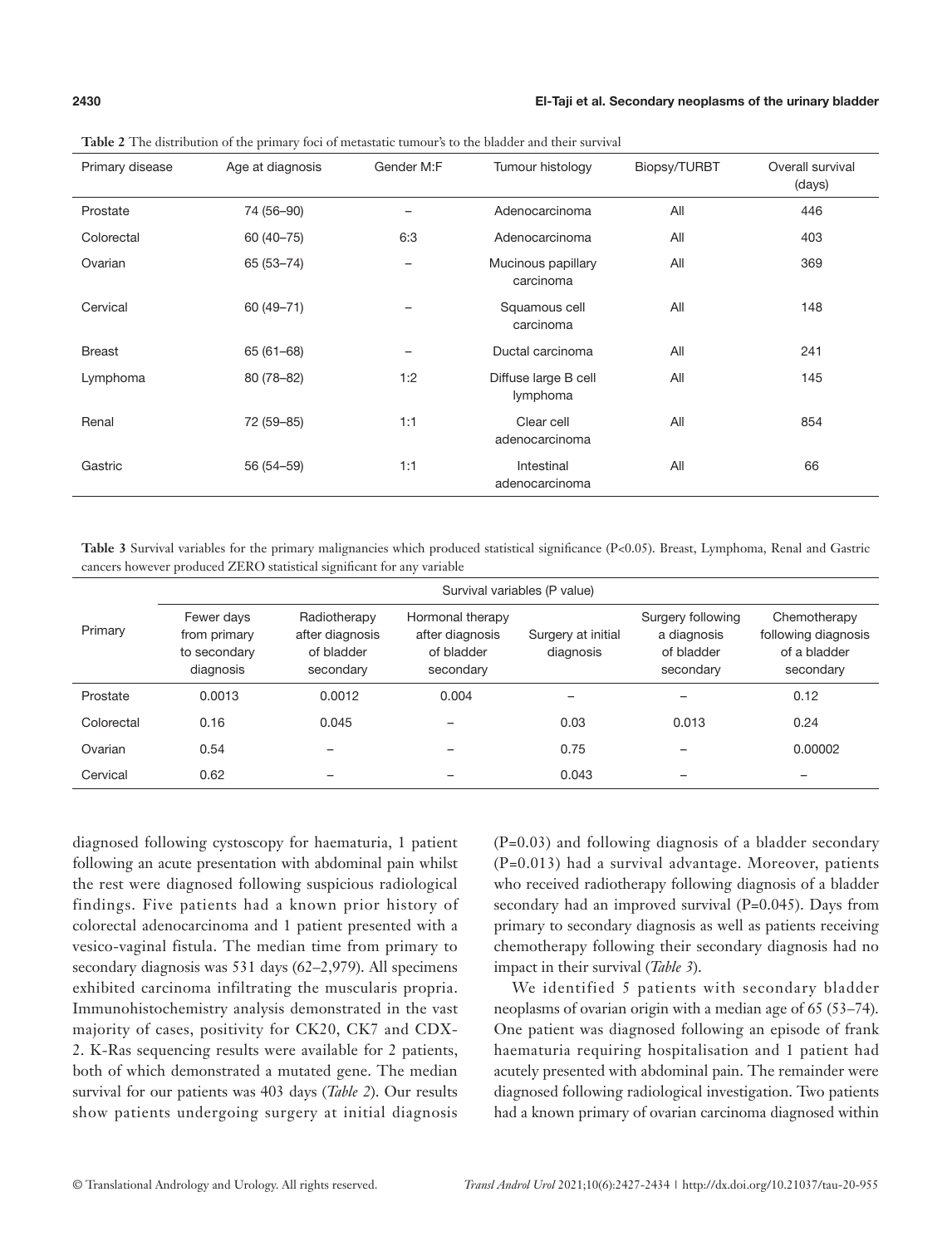#### Translational Andrology and Urology, Vol 10, No 6 June 2021 **2431**

the last 10 years. Serous papillary carcinoma was seen in 4 patients and 1 patient had a mucinous papillary carcinoma. The median time from primary to secondary diagnosis was 111 days (143–411). All bladder biopsy's or TURBT specimens exhibited carcinoma infiltrating the muscularis propria. Immunohistochemistry analysis demonstrated positivity for CK7, WT-1 and Ca-125.The median survival for our patients with ovarian primary was 369 days (*Table 2*). Our results demonstrate that the most significant survival advantage came when patients received chemotherapy following diagnosis of a bladder secondary neoplasm (P=0.0002). Days from primary to secondary diagnosis and patients undergoing surgery at initial diagnosis of ovarian cancer did not improve survival (*Table 3*).

There were 4 patients with cervical origin of secondary bladder neoplasms with a median age of 60 (49–71), the primary histology being squamous cell carcinoma. One patient presented with haematuria, the rest were identified radiologically. Two patients had been diagnosed with cervical cancer within the last 10 years. The median time from primary to secondary diagnosis was 141 days (241–324). All specimens exhibited carcinoma infiltrating the muscularis propria. Immunohistochemistry analysis of the bladder specimens displayed positivity for CK5, 7 and P63 and negativity for CK20 confirming the cervical origin of the tumours. The median survival for patients with cervical cancer was 148 days (*Table 2*). Our results demonstrate that patients receiving surgery at initial diagnosis had an improved overall survival (P=0.043). Fewer days from primary to secondary diagnosis did not have a statistically significant effect on survival (*Table 3*).

We identified 3 patients with secondary bladder neoplasms of breast origin (invasive ductal carcinoma) with a median age of 65 (61–68). All patients presented with urinary symptoms (haematuria and urinary retention). The median time from primary to secondary diagnosis was 1,211 days (481–1,869). Immunohistochemistry analysis demonstrated positivity for CK7, CK8/18, ER, PR and CEA and a high proliferation rate of Ki67. The median survival for our patients was 241 days (*Table 2*).

3 patients were shown to have a secondary bladder neoplasm of lymphocytic origin (diffuse large B cell lymphoma) with a median age of 80 (78–82). All three patients presented with urinary symptoms (recurrent UTI and haematuria) and had a prior diagnosis of lymphoma. The median time from primary to secondary diagnosis was 368 days (146–431). The infiltrating cells were positive for CD45, CD20 and bcl-2 throughout. A high ki-67

proliferative marker was also noted in all specimens. The median survival for our patients was 145 days (*Table 2*).

We identified 2 patients with secondary bladder tumours of renal origin (clear cell carcinoma) with a median age 72 (59–85). One patient presented following a routine surveillance scan whilst the other patient had presented with a 3-month history of haematuria. Both patients had a prior nephrectomy. One patient had an existing diagnosis of G3 pT1 bladder cancer. The median time from primary to secondary diagnosis was 2,306 days (744–3,868). Both specimens demonstrated a tumour immunoprofile which was positive for CK7, P53, AMACR63 and CEA. The median survival for our patients was 854 days (*Table 2*).

There were 2 patients with a histological diagnosis of secondary bladder neoplasm of gastric origin with a median age of 56 (54–59), Histology demonstrated an intestinal type adenocarcinoma of the stomach. Both patients presented acutely, with severe abdominal pain, and bilateral hydronephrosis. Neither patient had a previous history of malignancy however their presentation was a consequence of widespread metastasis. The specimens demonstrated a well differentiated tubular adenocarcinoma. The median survival for our patients was 66 days (*Table 2*).

#### **Discussion**

To our knowledge this is the first comprehensive retrospective study of clinical profile of secondary neoplasms to the bladder. Previously reported studies (Bates, Abrams, Morichetti, Melicow, Sheehan, Xiao, Ganem) (2-3,5-7,10,15), have been a combination of clinical and autopsy cases, with primary focus being the pathological characteristic of the tumours, and sparse evidence of clinical outcomes. Although the age at presentation of bladder cancer is 65–70, secondary metastasis of the bladder is seen at 68 in men and 64 years in women, as seen in our study (16).

Amongst our cohort, prostate cancer has been the highest contributor to secondary bladder neoplasms and prognosis of these patients has been better as oppose to other primaries. This could also primarily reflect current treatment outcomes in prostate cancer (17).

The longest duration between diagnosis of primary cancer and metastases was in patients with prostate and breast cancer, and shortest in cervical and ovarian cancer. In previously published series of secondary bladder cancer, the highest incidence was of colorectal cancer in both sexes, and the second most common were gynecological malignancies in women and prostate cancer in men (18).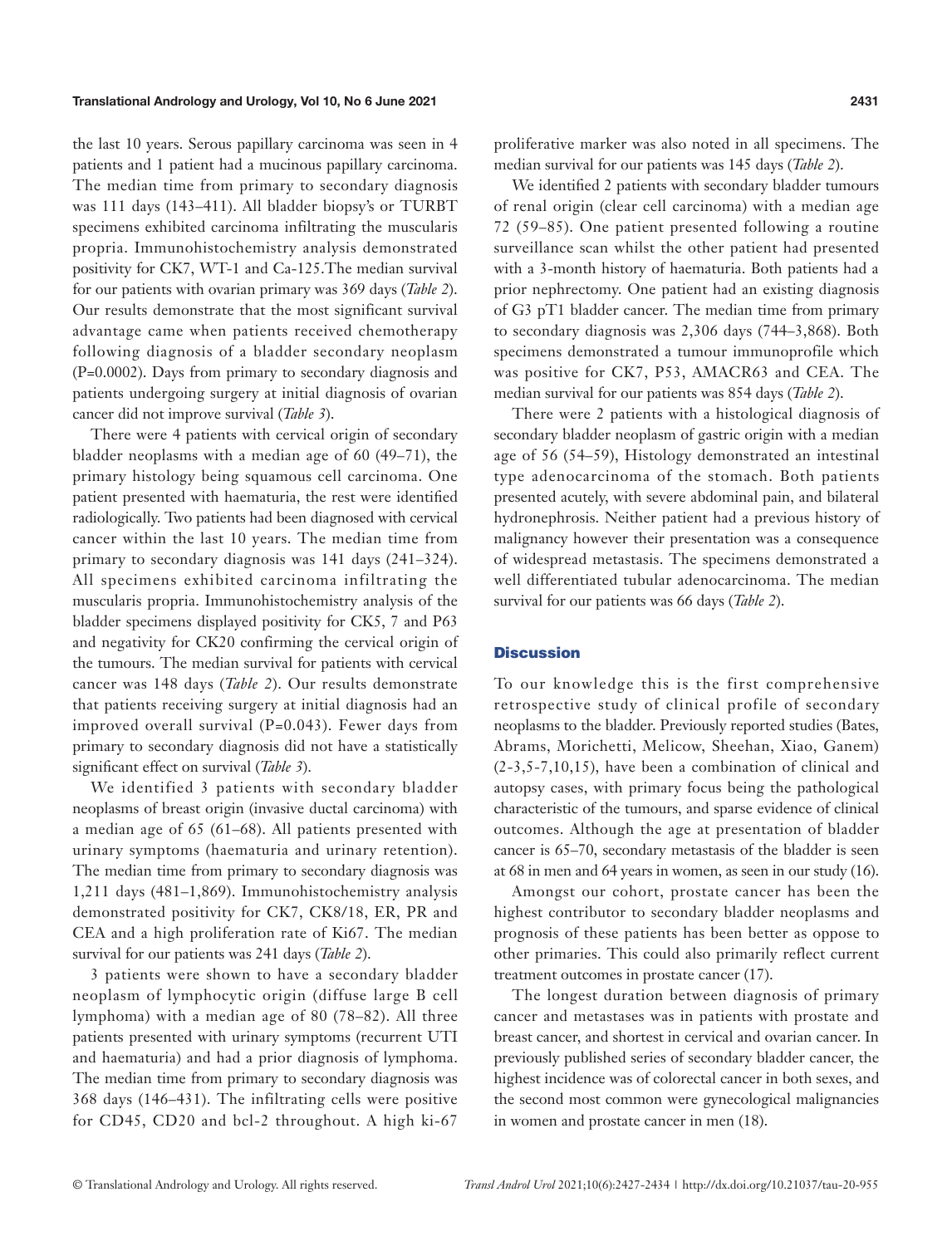#### **2432** El-Taji et al. Secondary neoplasms of the urinary bladder

When comparing the different sites of primary cancers, renal cell carcinoma appears to be the site with the longest survival data as compared to the others (854 days), followed by prostate (446 days). Furthermore, we found that other sites with a survival more than 365 days were colorectal and ovarian cancers.

An important finding in this study is the predilection of histological subtype of various primary sites and their survival as compared to the published data. Invasive ductal cancer is the chief histologic subtype in breast primary, with a median age of 65, and average survival of 241 days, which is in contrast to the published data of metastatic breast cancer (900 days) (19). The histologic subtype in renal, gastric, cervical, prostate and colorectal were in keeping with the typical common subtype of tumours seen in these cancers.

In patients with ovarian cancer as the primary, the papillary histology was seen in 80% of the tumours, with the remaining subtype being mucinous papillary carcinoma. Survival in our patients with ovarian cancer was 12 months in contrast to stage 4 ovarian cancer with a survival of 33.6 months (20,21). This illustrates the poorer outcomes in bladder metastasis. The prognoses of metastasis to the bladder, depends upon the type of primary, rather than the extent of the metastases.

There are no standard guidelines, to manage patients with secondary bladder cancer, however TURBT is an appropriate procedure, as it not only provides us with diagnostic information, but it is also useful for palliation in advanced disease. Due to the available therapeutic options an accurate diagnosis is essential for the optimal management. In samples with atypical histology, further analysis is advisable through immunohistochemistry to confirm tumour origin. Any patients with new urinary symptoms need to be worked up in order to exclude any bladder lesions (22).

Our major findings were illustrated through examining prognostic variables which had an impact on survival. Length of time between primary and secondary disease was significant in prostate cancer. Those undergoing surgery prior to their secondary diagnosis showed a statistically significant improvement in survival for colorectal and cervical cancer. Those receiving treatment after a secondary diagnosis demonstrated statistical significance in survival for colorectal (surgery), prostate (radiotherapy and hormonal therapy) and ovarian cancer (chemotherapy). Breast, lymphoma renal and gastric cancers however produced zero statistical significant for any variable. This is due to the number of observations (patients) being fewer than the number of variables in question. More data points are required to get any form of correlation.

This study does have its limitations. This was a retrospective, single centre study. The rarity of this diagnosis leads to a small sample size which limits its statistical power and makes it difficult to extrapolate these results. The retrospective nature of this study also introduces bias. We must also consider that in our breast, lymphoma, renal and gastric groups, limited numbers prevented statistically significant results. We would advocate a multicentre study with a larger cohort in order to be better equipped to recommend management. Our results and conclusions will be limited to patients with secondary neoplasms of the bladder and further research into other secondary malignancies will be important to provide comparisons.

#### **Conclusions**

The most common secondary neoplasms of bladder are prostate, colorectal, and of ovarian origin. Outcomes of metastatic cancer to the bladder depend on a variety of factors including location of the primary foci, grade, number and location of the metastatic lesions. With the availability of newer immunotherapeutic options and targeted therapies in solid tumours, it is essential to obtain tissue diagnosis from bladder tumours. Radical surgery (cystectomy) is not advisable, as it will increase morbidity and has a limited role in advanced disease. There is some survival benefit in well selected patients receiving treatment following a diagnosis of a bladder secondary. With life expectancy in metastatic bladder cancer less than a year, and survival in secondary malignancies of bladder more than a year, histological, clinical, radiological and biochemical diagnosis is helpful in guiding appropriate treatment.

#### Acknowledgments

*Funding:* None.

#### Footnote

*Reporting Checklist:* The authors have completed the STROBE reporting checklist. Available at [http://dx.doi.](http://dx.doi.org/10.21037/tau-20-955) [org/10.21037/tau-20-955](http://dx.doi.org/10.21037/tau-20-955)

*Data Sharing Statement:* Available at [http://dx.doi.](http://dx.doi.org/10.21037/tau-20-955)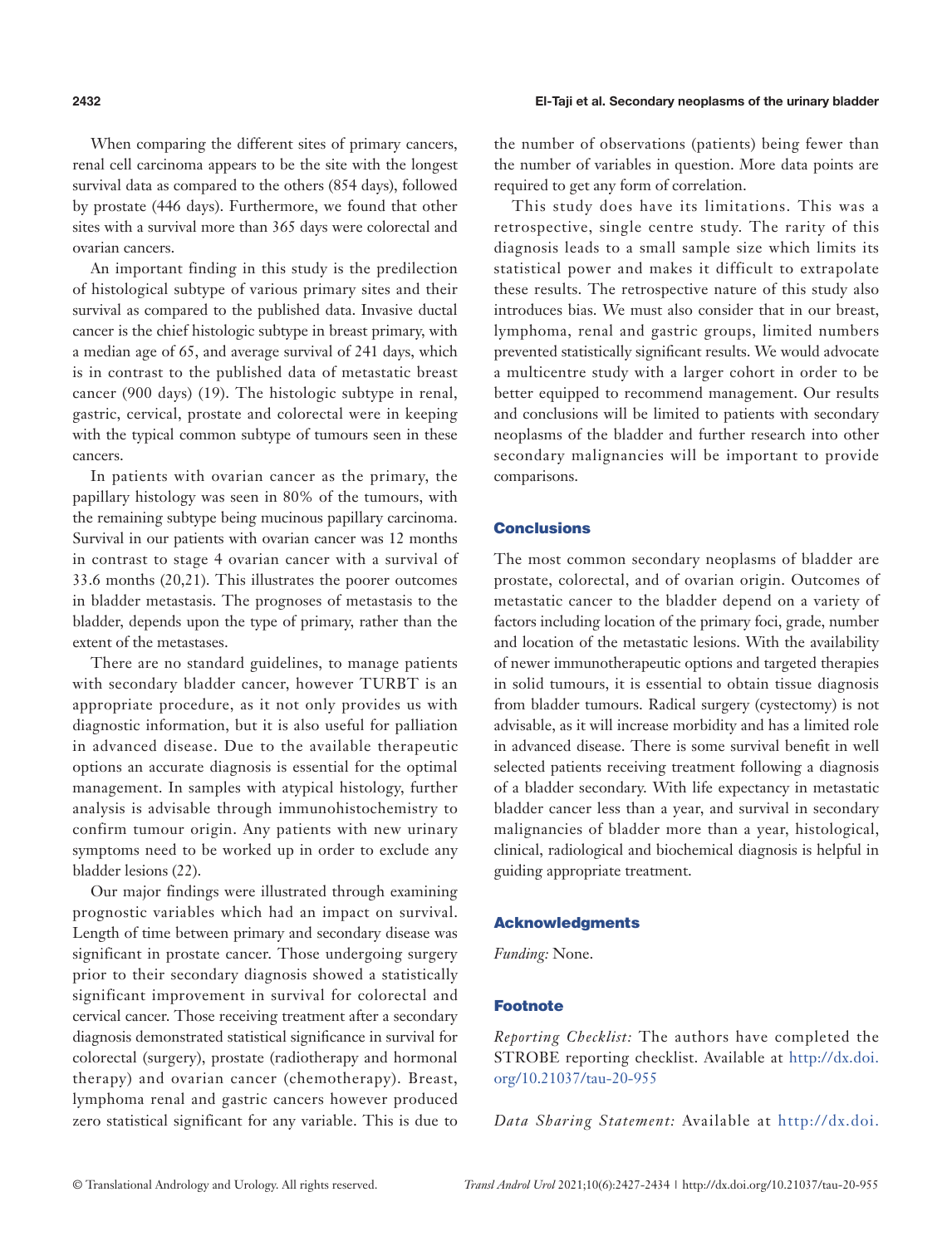#### [org/10.21037/tau-20-955](http://dx.doi.org/10.21037/tau-20-955)

*Conflicts of Interest:* All authors have completed the ICMJE uniform disclosure form (available at [http://dx.doi.](http://dx.doi.org/10.21037/tau-20-955) [org/10.21037/tau-20-955\)](http://dx.doi.org/10.21037/tau-20-955). Dr. Sharma reports grants from NIHR, and Cancer treatment and research trust (CTRT), outside the submitted work. The other authors have no conflicts of interest to declare.

*Ethical Statement:* The authors are accountable for all aspects of the work in ensuring that questions related to the accuracy or integrity of any part of the work are appropriately investigated and resolved. The study was conducted in accordance with the Declaration of Helsinki (as revised in 2013). The study was approved by the institutional review board (Lister Hospital, #17149) and individual consent for this retrospective analysis was waived.

*Open Access Statement:* This is an Open Access article distributed in accordance with the Creative Commons Attribution-NonCommercial-NoDerivs 4.0 International License (CC BY-NC-ND 4.0), which permits the noncommercial replication and distribution of the article with the strict proviso that no changes or edits are made and the original work is properly cited (including links to both the formal publication through the relevant DOI and the license). See: [https://creativecommons.org/licenses/by-nc-nd/4.0/.](https://creativecommons.org/licenses/by-nc-nd/4.0/)

#### **References**

- 1. Klinger ME. Secondary tumors of the genito-urinary tract. J Urol 1951;65:144-53.
- 2. Bates AW, Baithun SI. Secondary neoplasms of the bladder are histological mimics of nontransitional cell primary tumours: clinicopathological and histological features of 282 cases. Histopathology 2000;36:32-40.
- 3. Abrams HL, Spiro R, Goldstein N. Metastases in carcinoma; analysis of 1000 autopsied cases. Cancer 1950;3:74-85.
- 4. Velcheti V, Govindan R. Metastatic cancer involving bladder: a review. Can J Urol 2007;14:3443-8.
- 5. Morichetti D, Mazzucchelli R, Lopez-Beltran A, et al. Secondary neoplasms of the urinary system and male genital organs. BJU Int 2009;104:770-6.
- 6. Melicow MM. Tumors of the urinary bladder: a clinicopathological analysis of over 2500 specimens and biopsies. J Urol 1955;74:498-521.
- 7. Sheehan EE, Greenberg SD, Scott R. Metastatic Neoplasms of the Bladder. J Urol 1963;90:281-4.
- 8. Amin MB, Trpkov K, Lopez-Beltran A, et al. Best practices recommendations in the application of immunohistochemistry in the bladder lesions: report from the International Society of Urologic Pathology consensus conference. Am J Surg Pathol 2014;38:e20-34.
- 9. Epstein JI, Egevad L, Humphrey PA, et al. Best practices recommendations in the application of immunohistochemistry in the prostate: report from the International Society of Urologic Pathology consensus conference. Am J Surg Pathol 2014;38:e6-19.
- 10. Xiao GQ, Chow J, Unger PD. Metastatic tumors to the urinary bladder: clinicopathologic study of 11 cases. Int J Surg Pathol 2012;20:342-8.
- 11. Gill HS, Dhillon HK, Woodhouse CR. Adenocarcinoma of the urinary bladder. Br J Urol 1989;64:138-42.
- 12. Velcheti V, Govindan R. Metastatic cancer involving bladder: a review. Can J Urol 2007;14:3443-8.
- 13. Sanguedolce F, Landriscina M, Ambrosi A, et al. Bladder Metastases from Breast Cancer: Managing the Unexpected. A Systematic Review. Urol Int 2018;101:125-131.
- 14. Lin WC, Chen JH: Urinary bladder metastasis from breast cancer with heterogeneic expression of estrogen and progesterone receptors. J Clin Oncol 2007;25:4308-10.
- 15. Ganem EJ, Batal JT. Secondary malignant tumors of the urinary bladder metastatic from primary foci in distant organs. J Urol 1956;75:965-72.
- 16. Dobruch J, Daneshmand S, Fisch M, et al. Gender and Bladder Cancer: A Collaborative Review of Etiology, Biology, and Outcomes. Eur Urol 2016;69:300-10.
- 17. Jayadevappa R, Chhatre S, Wong YN. Comparative effectiveness of prostate cancer treatments for patientcentered outcomes. Medicine (Baltimore) 2017;96:e6790.
- 18. Feldman A, Borak S, Rais-Bahrami S et al. Secondary Malignancies of the Bladder: Avoiding the Diagnostic Pitfall. Int J Surg Pathol 2018;26:120-5.
- 19. Cardoso F, Spence D, Mertz S, et al. Global analysis of advanced/metastatic breast cancer: Decade report (2005- 2015). Breast 2018;39:131-8.
- 20. Aghajanian C, Goff B, Nycum LR, et al. Final overall survival and safety analysis of OCEANS, a phase 3 trial of chemotherapy with or without bevacizumab in patients with platinum-sensitive recurrent ovarian cancer. Gynecol Oncol 2015;139:10-6.
- 21. Burger R, Enserro D, Tewari K et al. Final overall survival (OS) analysis of an international randomized trial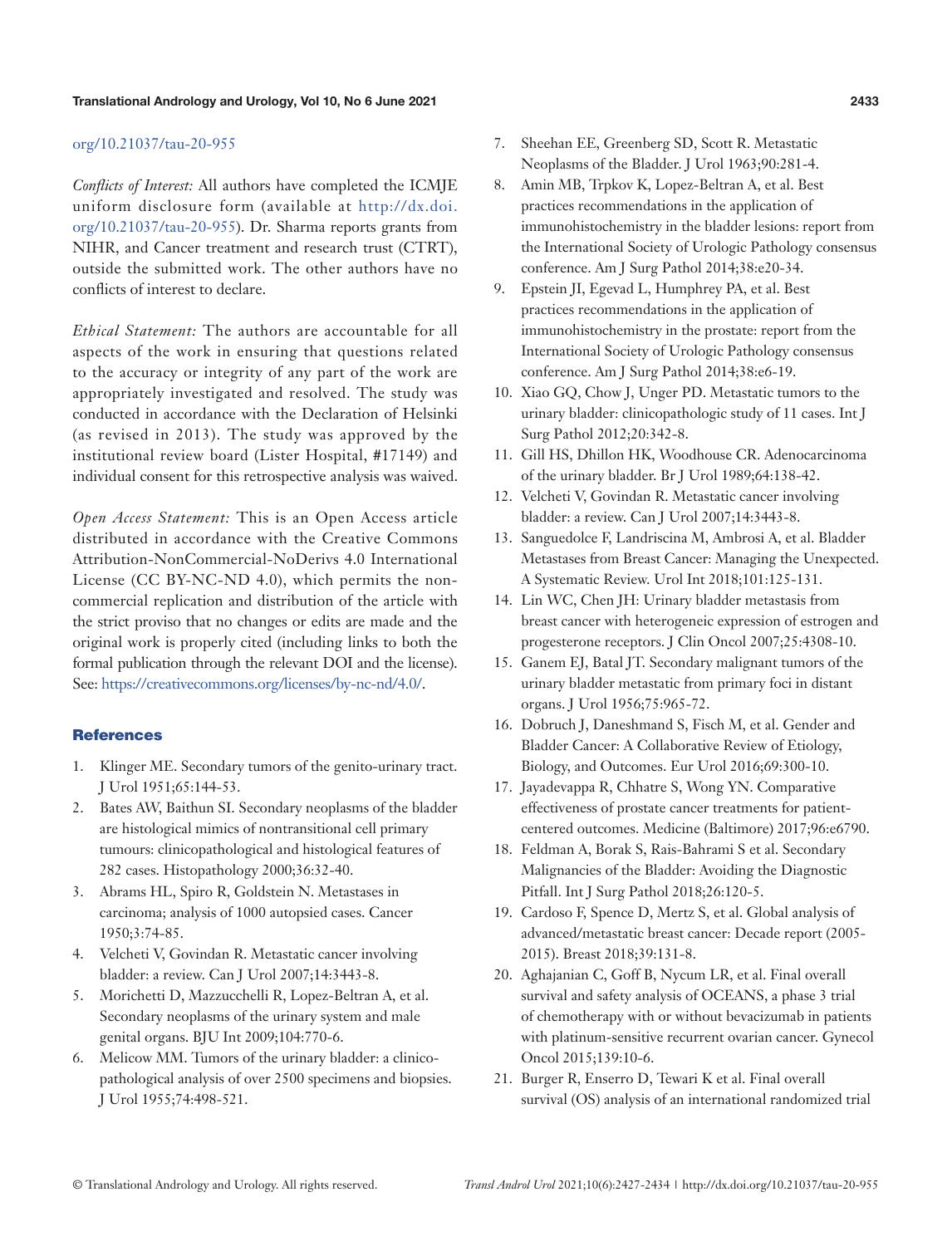### **2434** El-Taji et al. Secondary neoplasms of the urinary bladder

evaluating bevacizumab (BEV) in the primary treatment of advanced ovarian cancer. J Clin Oncol 2019;37:2317-28.

22. Elia G, Stewart S, Makhuli ZN, et al. Metastatic

**Cite this article as:** El-Taji O, Al-Mitwalli A, Malik F, Agarwal S, Gogbashian A, Hughes R, Vasdev N, Sharma A. Secondary neoplasms of the urinary bladder-clinical management and oncological outcomes. Transl Androl Urol 2021;10(6):2427-2434. doi: 10.21037/tau-20-955

breast cancer diagnosed during a work-up for urinary incontinence: a case report. Int Urogynecol J Pelvic Floor Dysfunct 1999;10:39-42.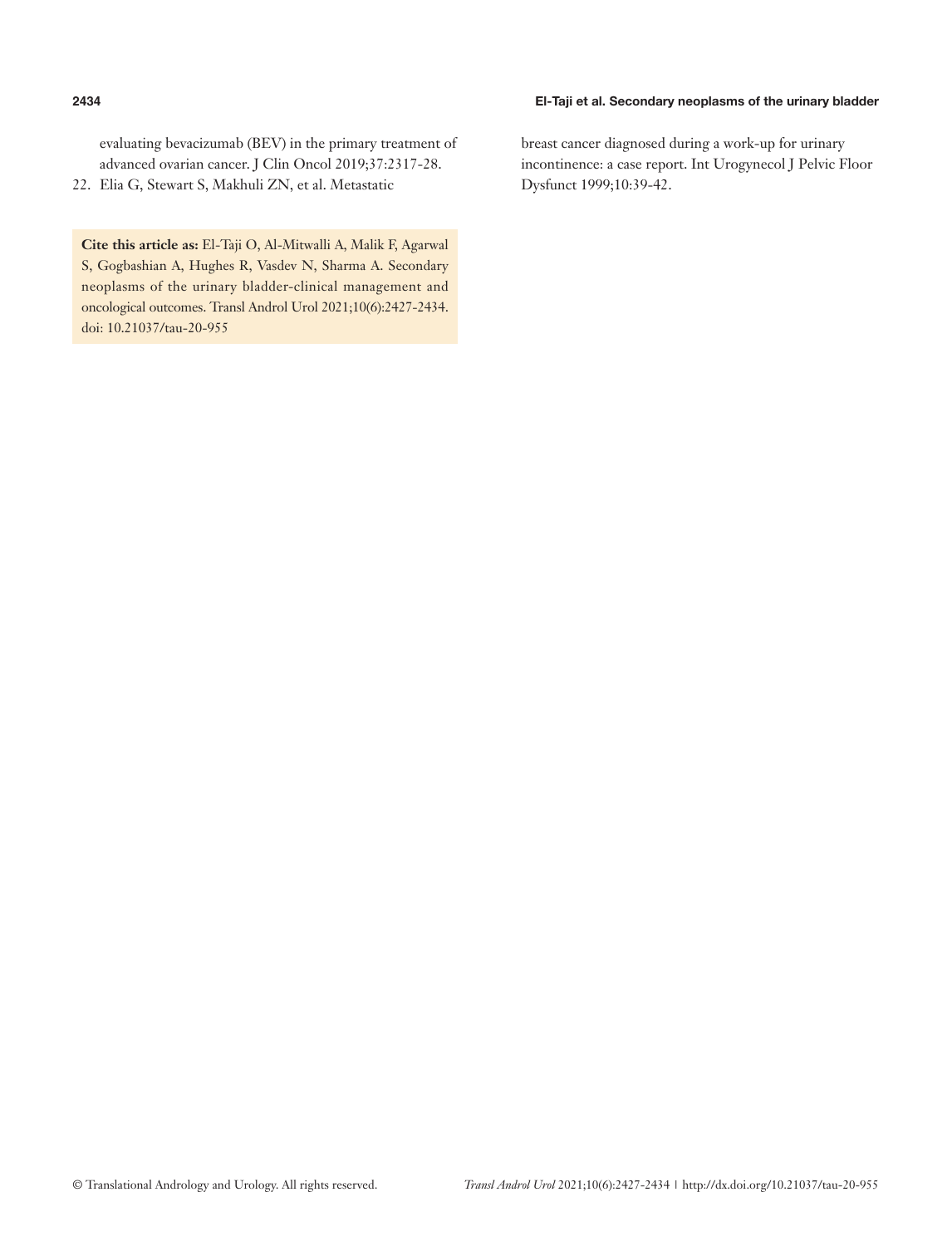**Appendix 1** Complete patient management and individual survival for patients with secondary neoplasms of the bladder from each primary malignancy

|                |                                                        |                |                     |                                 |                    |                                                   | Prostate                 |            |                          |                                                             |                             |            |                 |
|----------------|--------------------------------------------------------|----------------|---------------------|---------------------------------|--------------------|---------------------------------------------------|--------------------------|------------|--------------------------|-------------------------------------------------------------|-----------------------------|------------|-----------------|
|                |                                                        |                |                     |                                 |                    | Treatment at initial diagnosis of Prostate Cancer |                          |            |                          | Treatment following diagnosis of bladder secondary neoplasm |                             |            |                 |
| Patient        | Time between primary diagnosis<br>and secondary (days) | <b>PS</b>      | Method of<br>spread | Other Mets/extent<br>of disease | Surgery            | Chemotherapy (Number<br>of cycles)                | Radiotherapy             | Other      | Surgery                  | Chemotherapy<br>(Number of cycles)                          | Radiotherapy                | Other      | Survival (Days) |
| $\overline{1}$ | $\Omega$                                               |                | <b>Direct</b>       | Bone, Lymph                     | n/a                | n/a                                               | n/a                      | n/a        | $\sim$ 10 $\pm$          | Docetaxel (3 cycles)                                        | 21 Gy in three<br>fractions | <b>ADT</b> | 654             |
| 2              | 4748                                                   | 3              | Direct              | Bone, Lymph<br>nodes            | n/a                | n/a                                               | 70 Gy in 35<br>fractions | <b>ADT</b> |                          | ۰.                                                          | $\overline{\phantom{a}}$    | $\sim$     | 97              |
| 3              | 1693                                                   |                | Direct              | Bone, Lymph                     | Open Prostatectomy | n/a                                               | 70 Gy in 35<br>fractions | n/a        | $\sim$                   | Docetaxel (6 cycles)                                        | 21 Gy in three<br>fractions | <b>ADT</b> | 1250            |
| $\overline{4}$ | $\mathsf{O}$                                           | 3              | Direct              | Lymph, bone                     | n/a                | n/a                                               | n/a                      | n/a        |                          | $\sim$                                                      | $\sim$                      | <b>ADT</b> | 259             |
| 5              | $\Omega$                                               | 2              | Direct              | Bone, Lymph, Lung               | n/a                | n/a                                               | n/a                      | n/a        |                          | $\sim$                                                      | 21 Gy in three<br>fractions | <b>ADT</b> | 632             |
| 6              | $\Omega$                                               | $\overline{4}$ | Direct              | Lymph                           | n/a                | n/a                                               | n/a                      | n/a        |                          |                                                             | $\sim$                      | <b>ADT</b> | 77              |
| $\overline{7}$ | 4388                                                   | $\overline{2}$ | Direct              | Lymph                           | n/a                | n/a                                               | 70 Gy in 35<br>fractions | n/a        | $\sim$                   | Docetexal (6 cycles)                                        | $\overline{\phantom{a}}$    | <b>ADT</b> | 1489            |
| 8              | $\mathbf 0$                                            | 2              | Direct              | Lymph, bone                     | n/a                | n/a                                               | n/a                      | n/a        | $\sim$                   | Docetexal (6 cycles)                                        | 21 Gy in three<br>fractions | <b>ADT</b> | 1407            |
| 9              | $\Omega$                                               |                | Direct              | Lymph, bone                     | n/a                | n/a                                               | n/a                      | n/a        | $\sim$                   | Docetexal (6 cycles)                                        | 21 Gy in three<br>fractions | <b>ADT</b> | 961             |
| 10             | $\mathbf 0$                                            | 3              | Direct              | Lymph                           | n/a                | n/a                                               | n/a                      | n/a        |                          |                                                             | $\sim$                      | <b>ADT</b> | 210             |
| 11             | 948                                                    | $\mathbf{3}$   | Direct              | Lymph, Bone, Lung               | n/a                | n/a                                               | 70 Gy in 35<br>fractions | <b>ADT</b> |                          |                                                             | $\sim$                      | <b>ADT</b> | 154             |
| 12             | $\Omega$                                               | 3              | Direct              | Lymph, bone, liver              | n/a                | n/a                                               | n/a                      | n/a        | $\overline{\phantom{a}}$ |                                                             | $\sim$                      | <b>ADT</b> | 114             |
|                | .                                                      |                |                     |                                 |                    |                                                   |                          |            |                          |                                                             |                             |            |                 |

Complete patient management and individual survival for patients with secondary neoplasms of the bladder from a primary prostate malignancy. ADT- androgen deprivation therapy.

Complete patient management and individual survival for patients with secondary neoplasms of the bladder from a primary colorectal malignancy. FOLFOX- Folinic acid/Fluorouracil (5FU)/Oxaliplatin, FOLFIRI- Folinic acid/Fluo Abdominal Hysterectomy + Bilateral Salpingo-oophorectomy.

|                |                                                        |                |                     |                                   |                                     | Colorectal                                          |                              |       |                                               |                                                                         |                          |                          |                    |
|----------------|--------------------------------------------------------|----------------|---------------------|-----------------------------------|-------------------------------------|-----------------------------------------------------|------------------------------|-------|-----------------------------------------------|-------------------------------------------------------------------------|--------------------------|--------------------------|--------------------|
|                |                                                        |                |                     |                                   |                                     | Treatment at initial diagnosis of Colorectal Cancer |                              |       |                                               | Treatment following diagnosis of bladder secondary neoplasm             |                          |                          |                    |
| Patient        | Time between primary diagnosis<br>and secondary (days) | <b>PS</b>      | Method of<br>spread | Other Mets/extent<br>of disease   | Surgery                             | Chemotherapy (Number<br>of cycles)                  | Radiotherapy                 | Other | Surgery                                       | Chemotherapy (Number of cycles)                                         | Radiotherapy             | Other                    | Survival<br>(Days) |
|                | 1342                                                   | 2              | Distant             | Lymph, liver                      | Extended<br>Hemicolectomy           | 6 cycles adjuvant<br>Oxaliplatin/Capecitabine       |                              |       |                                               | 6 cycles FOLFIRI and Bevacizumab 3<br>cycles (Cetuximab 1 cycle TAS-102 |                          |                          | 260                |
| $\overline{2}$ |                                                        |                | Direct              | Lymph, lung, liver,<br>peritoneum | $\overline{\phantom{a}}$            |                                                     |                              | $-$   | Anterior resection+ TAH<br>+ BSO + cystectomy | <b>FOLFIRI</b>                                                          | 25 Gy in 5<br>fractions  | bevacizumab              | 1286               |
| 3              |                                                        |                | Direct              | Lymph, liver                      | ۰                                   |                                                     |                              |       | Radical cysto-<br>prostatectomy +<br>hartmans | 6 cycles Raltitraxed + Oxaliplatin                                      | $\overline{\phantom{a}}$ |                          | 627                |
|                |                                                        | 3              | Direct              | Lymph, lung, liver,<br>bone       | $\overline{\phantom{a}}$            |                                                     |                              |       |                                               |                                                                         |                          |                          | 99                 |
| 5              | 2979                                                   | 3              | Distant             | Lymph, lung                       | <b>Anterior Resection</b>           |                                                     | 25 Gy in 5<br>fractions      |       |                                               | Raltitraxed, Oxaliplatin 6 cycles                                       |                          |                          | 403                |
| 6              | 321                                                    | 2              | Direct              | lymph                             | Hemicolectomy                       | FOLFOX 6 cycles                                     | $\sim$                       |       | $\overline{\phantom{a}}$                      | FOLFIRI 4 cycles                                                        |                          | $\overline{\phantom{a}}$ | 341                |
|                | 62                                                     | 2              | Direct              | Lymph, liver                      | Hemicolectomy                       | Oxaliplatin 6 cycles                                |                              |       | $\overline{\phantom{a}}$                      | fluorouracil/folinic acid 6 cycles                                      | $\sim$                   | $\overline{\phantom{0}}$ | 543                |
| 8              | 81                                                     | $\overline{2}$ | Direct              | Lymph, peritnium,<br>liver        | anterior resection +<br>$TAH + BSO$ | Oxaliplatin and<br>Capecitabine 6 cycles            | short-course<br>radiotherapy |       | $\overline{\phantom{a}}$                      | 6 cycles FOLFIRI and Bevacizumab                                        | 20 Gy 5<br>fractions     | $\overline{\phantom{0}}$ | 720                |
| 9              |                                                        | 3              | Direct              | Lymph                             | $\overline{\phantom{a}}$            |                                                     |                              |       |                                               |                                                                         |                          |                          | 84                 |

|         |                                                        |           |                     |                                 |                          |                                                  | Ovarian                  |                          |                                               |                                                             |              |                          |                 |
|---------|--------------------------------------------------------|-----------|---------------------|---------------------------------|--------------------------|--------------------------------------------------|--------------------------|--------------------------|-----------------------------------------------|-------------------------------------------------------------|--------------|--------------------------|-----------------|
|         |                                                        |           |                     |                                 |                          | Treatment at initial diagnosis of Ovarian Cancer |                          |                          |                                               | Treatment following diagnosis of bladder secondary neoplasm |              |                          |                 |
| Patient | Time between primary diagnosis<br>and secondary (days) | <b>PS</b> | Method<br>of spread | Other Mets/extent of<br>disease | Surgery                  | Chemotherapy<br>(Number of cycles)               | Radiotherapy             | Other                    | Surgery                                       | Chemotherapy (Number of<br>cycles)                          | Radiotherapy | Other                    | Survival (Days) |
|         |                                                        |           | <b>Direct</b>       | Lymph, peritoneum,<br>liver     | $\sim$                   |                                                  |                          | $\sim$                   | TAH+ BSO+ Omentectomy<br>+ partial cystectomy | paclitaxel and carboplatin +<br>gemcitabine 4 cycles        | $\sim$       | $\sim$                   | 695             |
| 2       | 143                                                    |           | Distant             | Lymph, peritoneum               | TAH + BSO                | Carboplatin+ paclitaxel<br>+ Avastin 6 cycles    | $\sim$                   | $\sim$                   | $\sim$                                        | $\sim$                                                      |              | $\sim$                   | 410             |
| 3       |                                                        |           | <b>Direct</b>       | Lymph, peritonium               | $\sim$                   |                                                  | $\overline{\phantom{0}}$ | $\sim$                   | $\sim$                                        | Avastin and paclitaxel 1 cycle                              |              | $-$                      | 369             |
|         | 0                                                      |           | <b>Direct</b>       | Lymph, lung                     | $\overline{\phantom{a}}$ | $\sim$                                           | $\overline{\phantom{a}}$ | $\overline{\phantom{0}}$ | $\overline{\phantom{a}}$                      |                                                             |              |                          | 127             |
|         | 411                                                    |           | Distant             | Lymph, lungs, liver             | TAH + BSO                | carboplatin and<br>docetaxel 6 cycles            | $\sim$                   | $\overline{\phantom{a}}$ | $\overline{\phantom{a}}$                      | $\overline{\phantom{a}}$                                    |              | $\overline{\phantom{0}}$ | 81              |

Complete patient management and individual survival for patients with secondary neoplasms of the bladder from a primary ovarian malignancy. TAH +BSO- Total Abdominal Hysterectomy + Bilateral Salpingo-oophorectomy.